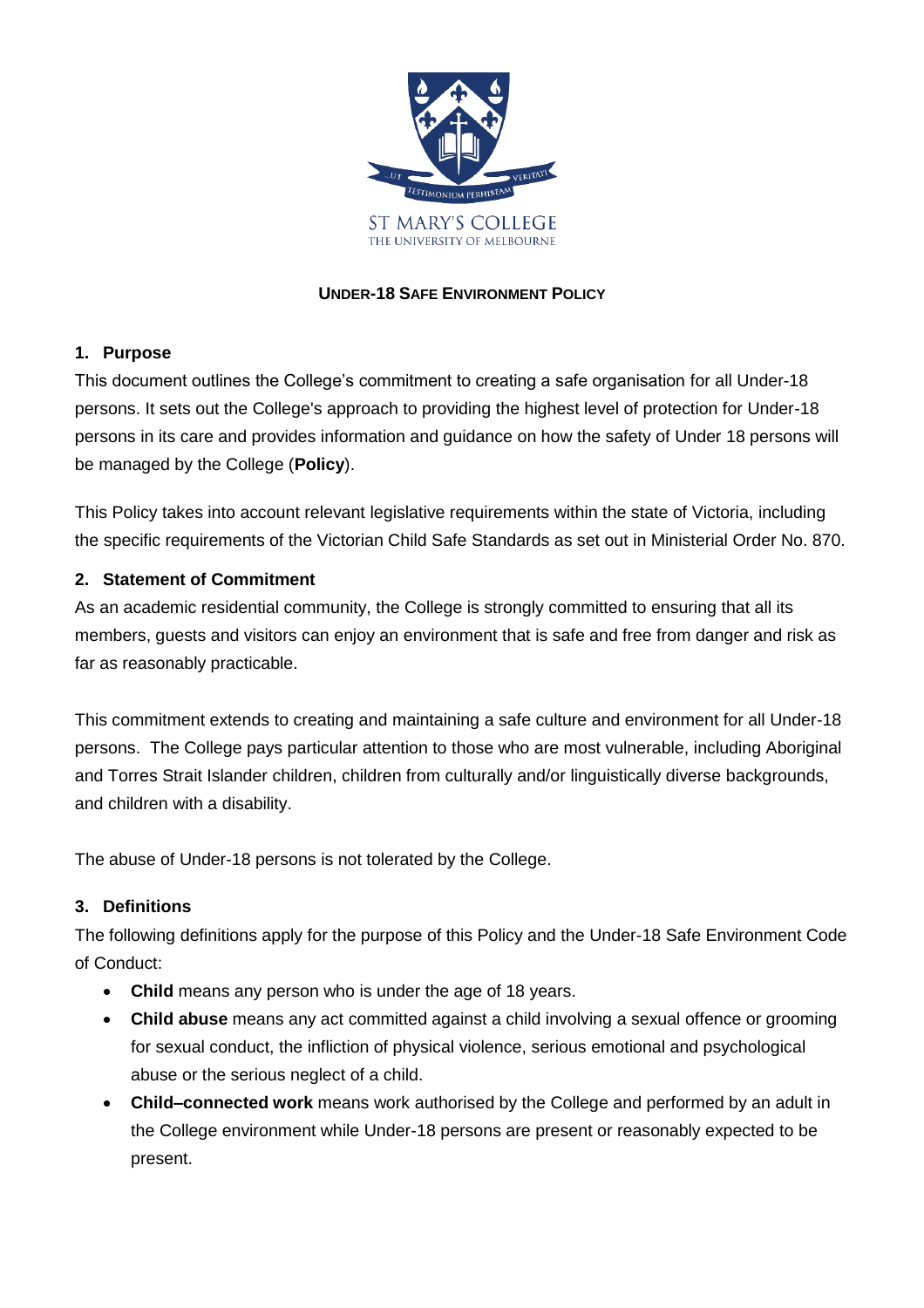- **Child safety** means matters relating to protecting all Under-18 persons from child abuse, managing the risk of child abuse, providing support to Under-18 persons at risk of child abuse, and responding to incidents or allegations of child abuse.
- **External Group** means external teachers, supervisors, coaches, mentors or similar who are not College Staff and Volunteers that utilise the College facilities from time to time and are engaged in child–connected work.
- **Staff and Volunteers** means all individuals working at the College, whether as an employee, tutor, student mentor, elected student leader, volunteer or contractor.
- **Under-18 person** means a child being any person under the age of 18.
- **Under-18 person Safety Officer** means the person appointed by the College to manage the child safety reporting process.

# **4. Application**

This Policy applies to College Staff and Volunteers.

There are three groups of Under-18 persons that are potentially connected with the College:

- (1) First year undergraduate residents who are under 18 when they take up residence at the College. At the time of entry in February this is usually a group of about 5-10 students, who in almost all cases become 18 in the course of the year.
- (2) The children of resident members of staff. There are currently no such children in the College but there have been in the past and could well be again in the future. It is likely that such children would interact with older members of the community to varying degrees.
- (3) Under-18 persons who are part of groups, such as secondary schools and sporting teams, who make use of the College facilities during the summer vacation period. In most cases they reside at the College for one or more nights under the supervision of members of staff or volunteers associated with the organisations who have organised the visit.

## **5. Principles: The right to child safety and participation**

The College is required to comply with the seven Child Safe Standards established by the Victorian Government. The standards are as follows:

Standard 1:Strategies to embed an organizational culture of child safety Standard 2:Child Safety Policy / Statement of Commitment Standard 3:Child Safety Code of Conduct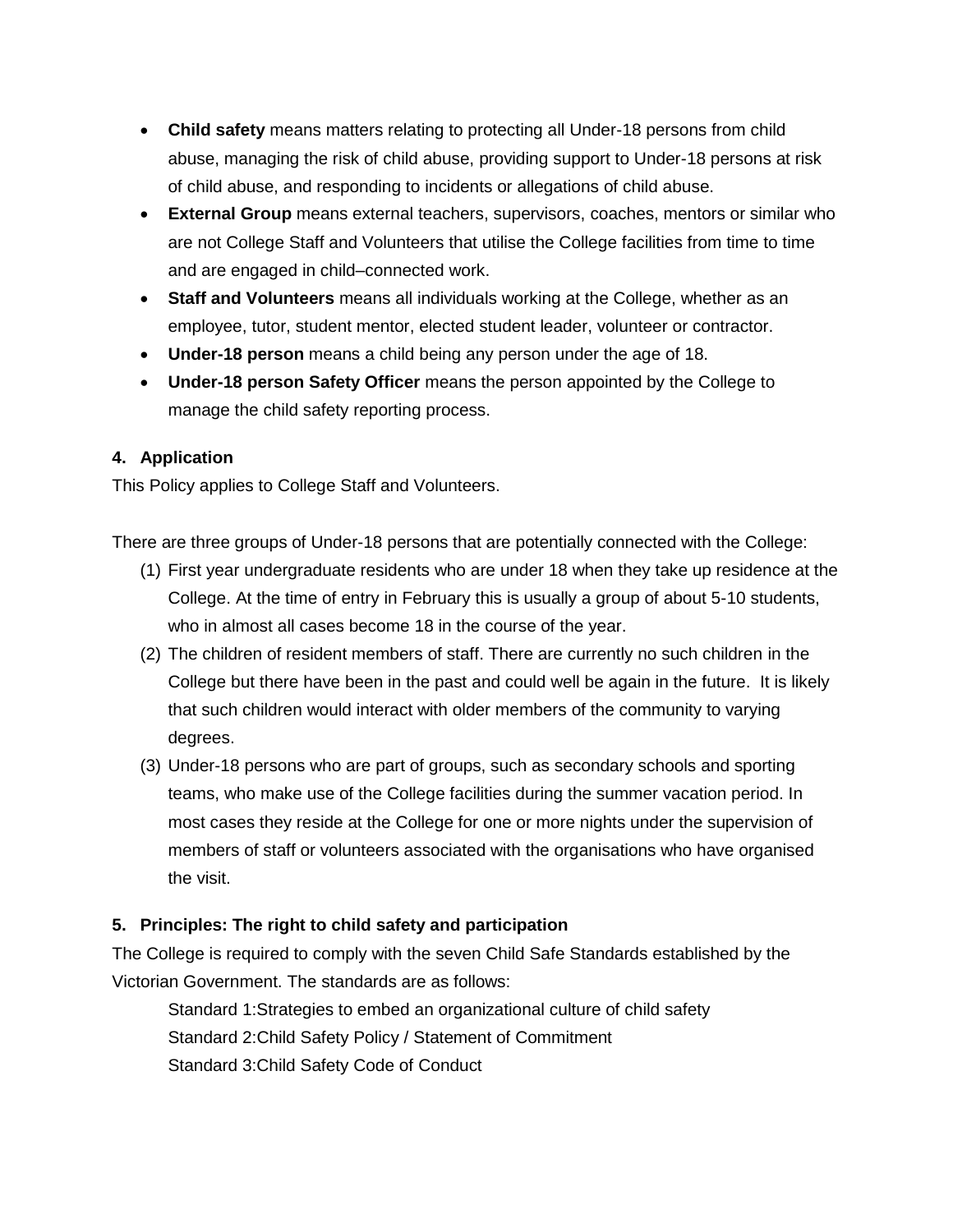Standard 4 School staff selection, supervision and management practices for a childsafe environment Standard 5:Procedures for responding to and reporting allegations of suspected child abuse Standard 6:Strategies to identify and reduce or remove risks of child abuse Standard 7:Strategies to promote child empowerment and participation

To strengthen its existing approach to preventing and responding to child abuse, the College values the involvement of Under-18 persons within the College in dealing with College affairs. The College encourages Under-18 persons to express their opinions and provides opportunities for the voice of those persons to be heard and considered.

Further, the College encourages all Staff and Volunteers as well as any other individuals involved with the College, including parents, carers, guardians or friends of Under-18 persons at the College to raise concerns about child safety and be confident that they will be taken seriously.

#### **6. The College's Values**

- The College is a values-based and diverse community that is committed to building a strong culture of child safety.
- Through its leadership, and by involving all residents actively in its affairs, the College strives to ensure an ethical and values-driven environment that is characterised by respect and the dignity of each individual.
- The College's values are prominently displayed and implanted in its residents through an educational process.
- The College has an Under-18 Safe Environment Code of Conduct which sets out the appropriate standards of behaviour for adults interacting with Under-18 persons at the College.
- The Under-18 Safe Environment Code of Conduct refers explicitly to a safe environment for Under-18 persons and establishes clear expectations for appropriate behaviour around children.

## **7. Recruiting staff, volunteers and student leaders**

 The College has developed a Standard Operating Procedure for Recruitment and Ongoing Management of staff to ensure a Safe Environment for Under-18s which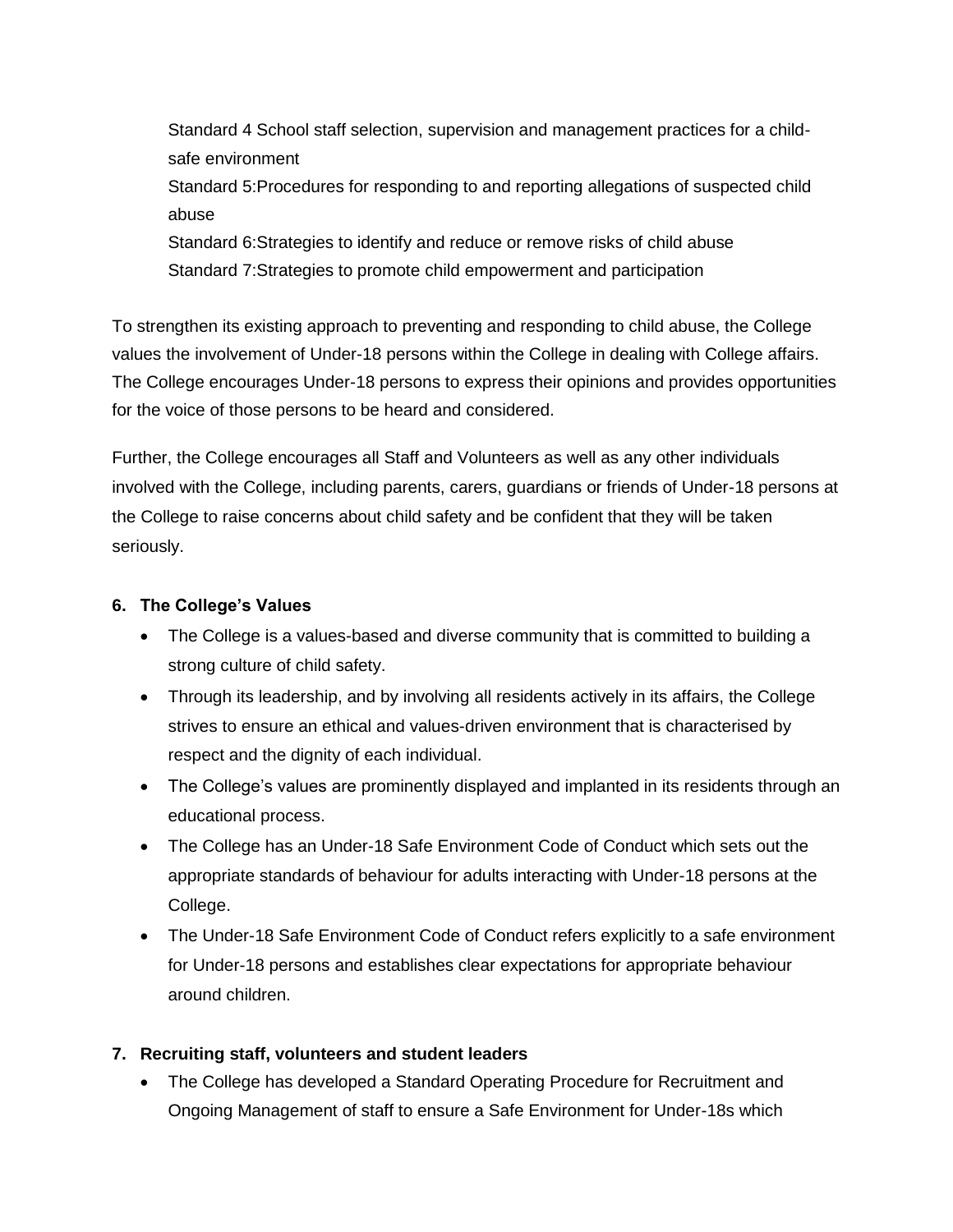applies best practice standards for recruitment and screening of staff, volunteers and student leaders.

- The College makes all reasonable efforts when recruiting and selecting Staff and Volunteers involved in child-connected work to:
	- $\circ$  confirm they hold a valid Working with Children Check or similar check (where required by law);
	- o confirm, via a National Police Check, that they do not have any convictions for child related offences;
	- $\circ$  undertake a reference check that addresses the person's suitability for the job;
	- o examine the person's history of working with Under-18 persons; and
	- o verify the applicant's personal identity and professional or other qualifications (where applicable).
- The College will periodically monitor and review the status of Working with Children Checks and other applicable professional requirements to ensure they remain up to date.
- All groups visiting the College are required to be under the supervision of appropriately qualified responsible adults, who must be in possession of a valid Working with Children Check.

## **8. Expectations of staff, volunteers and student leaders**

- Everyone employed or volunteering at the College has a responsibility to understand the role he/she plays individually and collectively to ensure that the wellbeing and safety of all Under-18 persons is observed at all times.
- The College expects its Staff and Volunteers to proactively ensure the safety of Under-18 persons at all times and to take appropriate action if there are concerns about the safety of any Under-18 person at the College.
- All College Staff and Volunteers must remain familiar, and comply, with relevant laws, the Under-18 Safe Environment Code of Conduct, the Fair Treatment Policy, and other policies and procedures in relation to the protection of Under-18 persons.

## **9. Training of staff and volunteers**

- The College will ensure that staff and volunteers involved in child-related work receive appropriate guidance and specific training in relation to:
	- $\circ$  their individual and collective obligations and responsibilities for managing the risk of child abuse;
	- o their obligations in relation to child safety under this Policy, the Under-18 Safe Environment Code of Conduct, and the Fair Treatment Policy;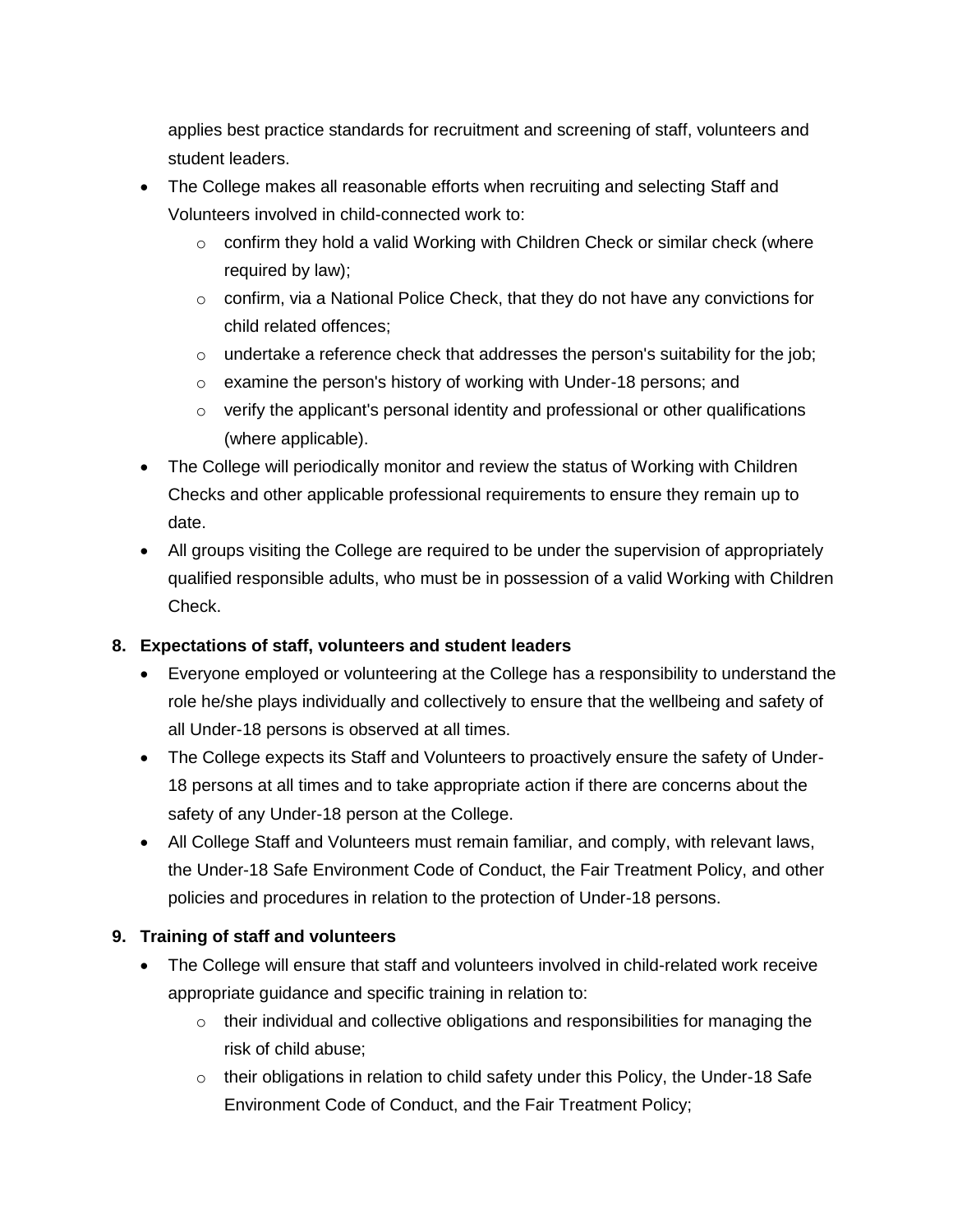- o guidance and strategies on how to meet these obligations;
- $\circ$  quidance in relation to the processes for responding to, and reporting, suspected child abuse;
- o guidance on expected standards of conduct, including acceptable and unacceptable behaviours when interacting with Under-18 persons;
- o the specific risks of child abuse in the College environment; and
- o understanding the nature and signs of child abuse and how to identify abuse, prevent it, and protect children from harm.
- This training will be initially provided at induction and the College will thereafter provide ongoing training and professional development in relation to child safety.

# **10. Specific Risks to Child Safety at the College**

#### **Under-18 persons**

As detailed above, the College has identified three primary groups of Under-18 persons that are connected with the College:

- 1. First year undergraduate residents who are under 18 when they take up residence at the College.
- 2. The children of resident members of staff of the College.
- 3. Persons under-18 who are part of groups, such as secondary schools and sporting teams, who make use of the College facilities.

## **Alcohol and drugs**

- The College has identified alcohol and drugs as a potential risk factor to child safety at the College.
- The College obtains a liquor licence for events when appropriate and has in place all measures required to comply with this licence relating to Under-18 persons.
- The College will make all reasonable attempts to ensure these measures are strictly observed.
- All members of the College involved in the organising and serving of alcohol will be trained and in possession of the necessary qualifications.
- The College has zero tolerance of illicit drugs.
- The College will make all reasonable attempts to ensure that the measures outlined in this policy are strictly observed.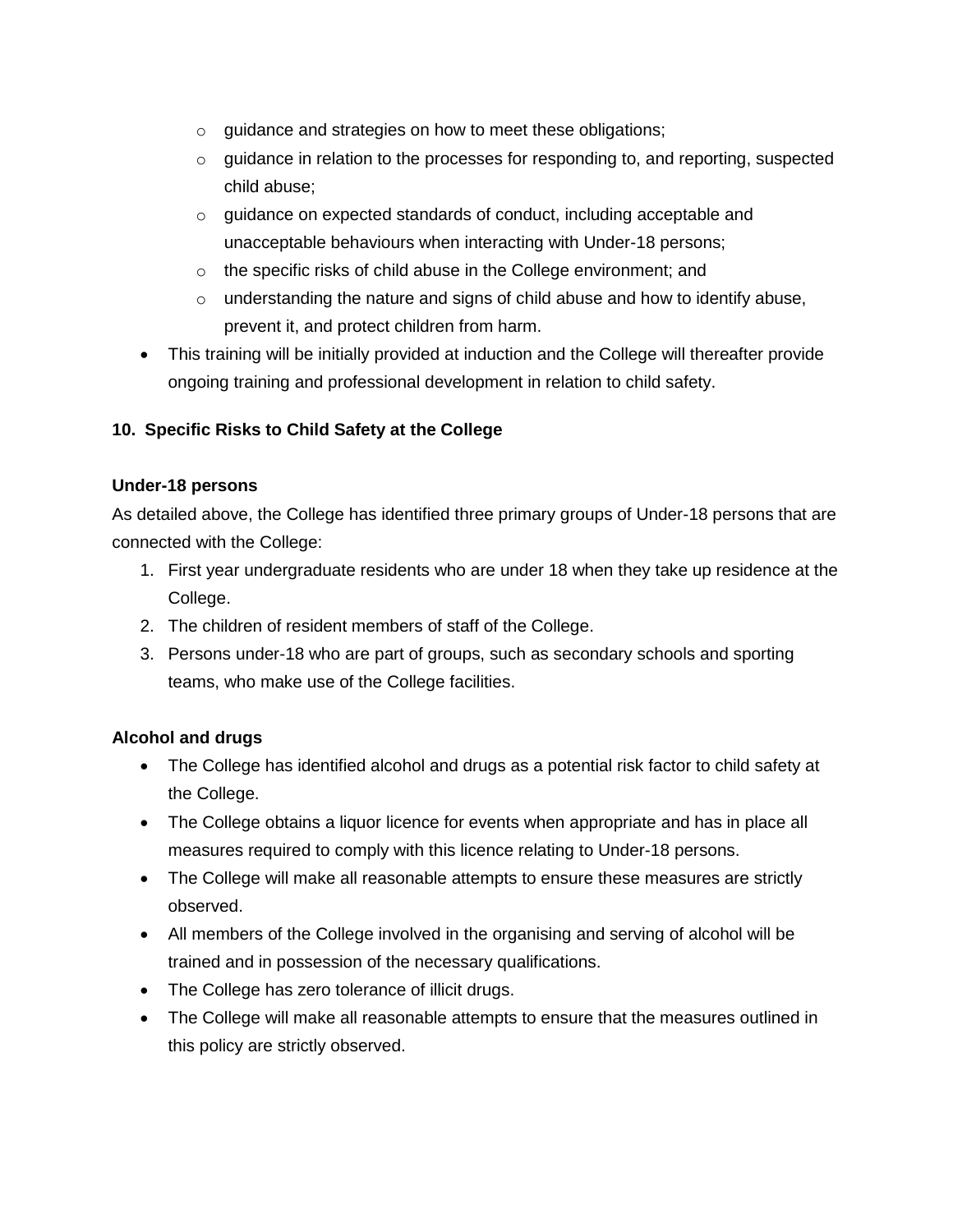This includes creating safe environments where alcohol is consumed outside officially sanctioned events and taking all possible measures to ensure that there is no possession or consumption of illegal drugs at the College.

#### **Cyber, online and mobile phone safety**

- The College has identified that the use of technology is a potential risk factor to child safety at the College.
- The College acknowledges that Under-18 persons are particularly vulnerable in the online environment and will, so far as practicable, keep up-to-date with changes in the online environment to limit the risk to Under-18 persons at the College.

## **11. Risk management**

- The College will include the safety of Under-18 persons as a fixed element in its risk management procedures and risk management assessment matrix.
- The College has the following procedures in place to manage the specific risks to child safety at the College:
	- $\circ$  Policy for Management of Under-18 students at a student event where alcohol is served
	- o Under-18 Safe Environment Policy for External Groups
	- o Policy for Recruitment and Ongoing Management of staff to ensure a Safe Environment for Under-18s
- The College will document, implement, monitor and periodically review its risk management strategies for child safety and report the outcomes to Council.
- The College will proactively manage this process to ensure that the strategies change as needed and as any new risks arise in the future.

## **12. Responding to and reporting suspected child abuse**

- The College will use the specific reporting processes incorporated at Schedule 1: Reporting Obligations for Child Abuse of the Colleges Fair Treatment Policy and procedures.
- The College will ensure it complies with legal obligations that relate to managing the risk of child abuse under the *Children, Youth and Families Act 2005 (Vic)* and the *Crimes Act 1958 (Vic.)*.
- The College also has established internal processes to ensure that appropriate action is taken to respond to concerns about the wellbeing and/or safety of a children and Under-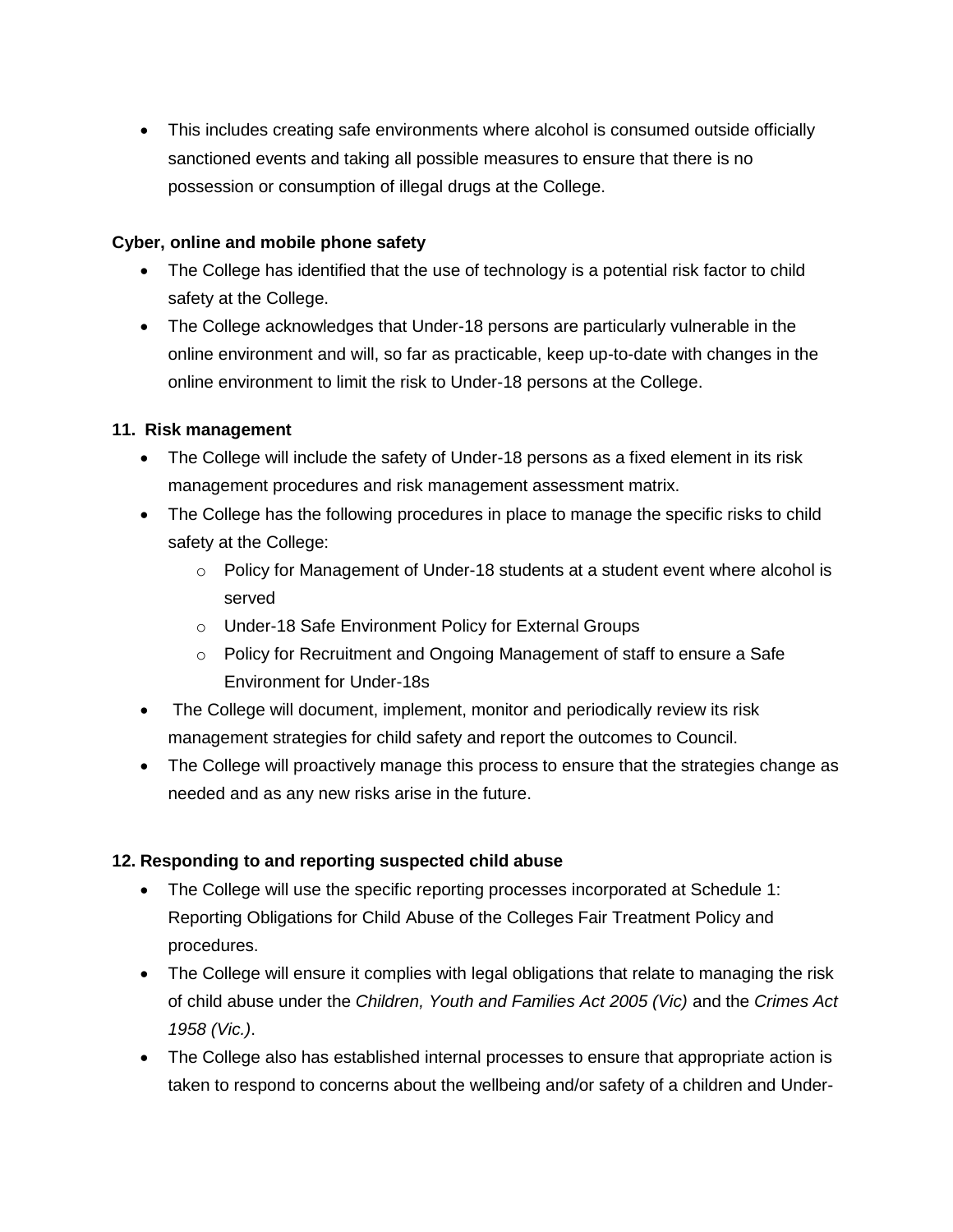18 persons as set out in the Processes for Responding to and Reporting Suspected Child Abuse.

 The College has appointed an Under-18 person Safety Officer to manage the process of responding to a report of suspected child abuse. The Under-18 person Safety Officer is Mrs Brenda Renfrew, the College Secretary. Mrs Renfrew can be contacted on 03 9349 9502.

#### **Record keeping**

- The College records any breaches of this Policy, the Under-18 Safe Environment Policy for External Groups, the Under-18 Safe Environment Code of Conduct, or any other child safety complaints disclosures that relate to child safety, and stores the records in accordance with security and privacy requirements.
- The College keeps a confidential record of all action taken, including any internal investigations and reports made to statutory or professional bodies.

#### **13. Management of this Policy**

#### **Time-line of implementation**

• In developing and implementing the policy the College has worked together with the other Colleges of the University of Melbourne and with the University itself.

#### **Who is responsible for this policy?**

- The overall responsibility for the implementation and development of this policy is borne by the Principal.
- The day-to-day supervision of the policy is in hands of the Under-18 person Safety Officer, Mrs. Brenda Renfrew, who can be contacted on 03 9349 9502.

#### **Review of this Policy**

- The College is committed to continuous improvement of our child safety systems and practices.
- We intend this policy to be a dynamic document that will be regularly reviewed, to ensure it is working in practice and updated to accommodate changes in legislation or circumstance.

#### **Communication of this Policy**

A copy of this Policy will be available: